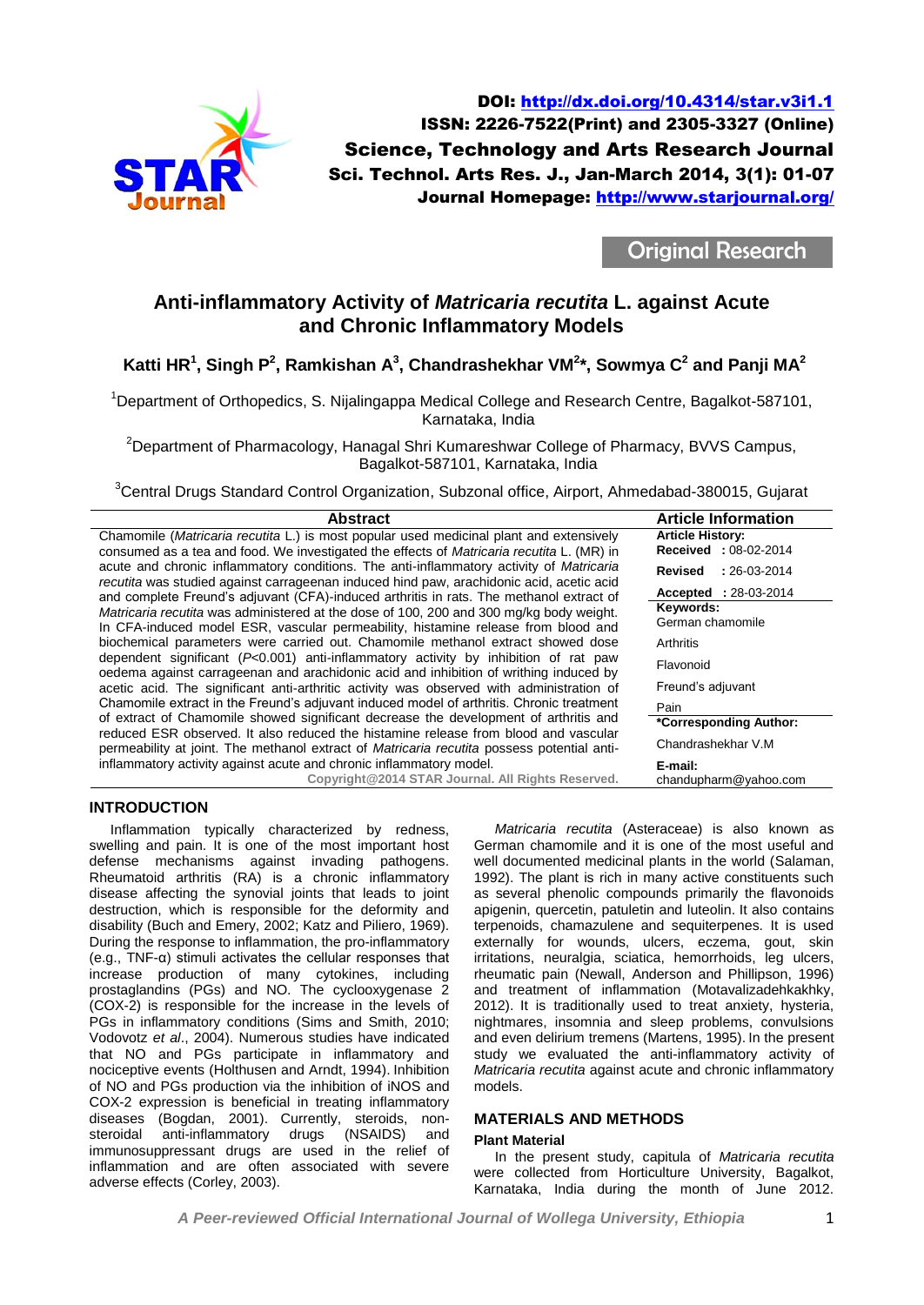Herbarium was prepared and the specimen was further identified and authenticated in Department of Botany, Basaveshwar Science College, Bagalkot, Karnataka and voucher specimen (B.sc./Bot./14/2012) was deposited in the herbarium of the same college. The dried samples were reduced to a fine powder of #44 and stored in amber colored air tight glass bottles. The powdered capitula were subjected to successive extraction with methanol  $(64-65.5^{\circ}C)$ . After solvent was distilled off from the residue of extraction and excess solvent was completely removed by using a rotatory flash evaporator to get concentrated, then completely dried by lipolyzation (Mini Lyotrap, LTE Scientific Ltd. Great Britain),and stored in air tight container under refrigeration. The dried extract (81g, percentage yield - 12.05%) was used for antiinflammatory activity.

# **Phytochemical Screening**

Phytochemical screening of methanol extract was carried out by employing the standard procedure and tests (Trease and Evaans, 1989).

#### **Animals**

Female Sprague-Dawley rats (200-250g) and Swiss Albino mice (20-25g) were obtained from animal house of H.S.K. College of Pharmacy and Research Centre, Bagalkot. The animals were housed under standard conditions (temperature  $25\pm2~^0$ C, relative humidity 50-55%) for 12h dark and 12h light cycle respectively. They were given standard laboratory feed (Pranava Agro Industries Ltd, Sangli, Maharashtra) and water *ad libitum*. The study was conducted after obtaining clearance from the Institutional Animal Ethical Committee as per the CPCSEA guidelines (F. No. HSKCOP/IAEC, Clear/2011- 12/1-14).

#### **Acute Toxicity Study**

Acute toxicity studies were carried out as per the OCED guideline No. 425, a method was adopted. The anti-inflammatory activity was performed at three dose levels 100, 200 and 300 mg/kg of body weight (Chandrashekhar, 2010).

#### **Carrageenan-induced Hind Paw Edema in Rats**

The acute anti-inflammatory effect was evaluated by carrageenan-induced rat paw edema according to the method described by Prabhakar *et al*. (2006) and Prashith Kekuda *et al*. (2013). Edema was induced by injecting carrageenan (1% w/v, 0.1 ml/paw) in the right hind paw of rats. The extract of Chamomile (100, 200 and 300 mg/kg), Diclofenac (10 mg/kg), or vehicle was administered orally 1 h before the carrageenan administration. Paw volume was measured with digital Plethysmograph (Model No. 7140, Ugo Basile Srl, Comerio, Italy) after 0.5, 1<sup>st</sup>, 2<sup>nd</sup>, 3<sup>rd</sup> and  $5<sup>th</sup>$  h injection. The % increase in paw volume was calculated by the formula,

Percentage of inhibition of paw edema = [Va-Vb/Va] x 100

Where; Va: paw volume (ml) of control; Vb: paw volume (ml) of test.

#### **Arachidonic Acid Induced Rat Paw Oedema**

The rats were divided into five groups of 6 animals each. Group I was treated as control and was given 1% normal saline. Group II received the standard dual blocker (Cyproheptadine and Nimesulide). Other 3 groups were pretreated with Chamomile extract (100, 200 and 300mg/kg p.o.). Paw oedema was induced by single injection of 0.1ml of 0.5% Arachidonic acid in 0.2M carbonate buffer (pH 8.4) into the right hind paw (subplantar) of rats 1 hr after drug treatment. Paw volume was measured as described above.

### **Acetic Acid Induced Peritoneal Inflammation in Mice**

Mice (20-25gm) were weighed and divided into 6 groups with 6 animals in each group. Acetic acid (3%; 0.1ml/10 gm of mice) in normal saline was administered to each animal (i.p.) 1 h after the administration of the methanol extract of *Matricaria recutita* L. (100, 200 and 300 mg/kg) or Diclofenac 10 mg/kg, which was used as a standard drug and writhing response was observed by the method of Turner (1965). Three hours later, the animals were sacrificed under anaesthesia, and the protein content in the peritoneal exudates was determined. The time of writhing and the number of writhing in 15 mins were noted (Koster, Anderson and De Beer, 1959).

#### **Chronic Inflammatory Model**

#### **Complete Freud's Adjuvant FCA-induced Arthritis in Rats**

Female Sprague Dawley rats (200-260 gm) were divided into five groups consists of FCA Control, Diclofenac (10 mg/kg, p.o.), *Matricaria recutita* L. (100, 200 and 300 mg/kg, p.o.) with 6 animals each. On day 1, the induction of arthritis is done by injecting 0.1 ml of FCA (each ml contains 1 mg of *Mycobacterium tuberculosis,*  heat killed and dried, 0.85 ml of paraffin oil and 0.15 ml of Manmide monooleate, Sigma Aldrich, Saint Louis, USA) into the sub-plantar region of right hind paw of rat (Kalia, Rao and Kutty, 2007). The rats are carefully observed for 28 days.

#### **Effect of** *Matricaria recutita* **on Paw Volume of FCA Induced Arthritis in Rats**

Paw volumes were measured on 0 day before injection and on the  $7<sup>th</sup>$ , 14<sup>th</sup>, 21<sup>st</sup> and 28<sup>th</sup> day after the injection with digital Plethysmograph (Model No. 7140, Ugo Basile Srl, Comerio, Italy). The percentage inhibition of paw oedema volume of each treated groups is calculated as above.

#### **Effect of Chamomile Methanol Extract on Open Field Test**

Animals were subjected to open field test on 0,  $7<sup>th</sup>$ , 14<sup>th</sup>, 21<sup>st</sup> and 28<sup>th</sup> day .Rat was placed in an open field in the sound-attenuated room. The flooring was white polyvinyl with a black grid dividing open field into 100 squares (10×10). Illumination was provided by a bulb (60 W) while the rest of the room was darkened and observations were made between 6pm and 10pm. Observation were done for 5 minutes for all behavioural parameters, which include latency (in sec), time to start exploring the open field, ambulatory movements (horizontal locomotor activity or grid line crossed) (Costa, Sutter and Gybel, 1981), rearing (vertical locomotor activity), grooming (rubbing of nose with its forepaws and preening) and defecation (number of boluses) (Tomita, Yoshimi and Philip, 2006).

#### **Effect of Methanol Extract of** *Matricaria recutita* **on Development of Arthritis in Rats**

Development of arthritis was assessed after every seventh day up to 28 days, i.e. on 0,  $7<sup>th</sup>$ ,  $14<sup>th</sup>$ ,  $21<sup>st</sup>$  and  $28<sup>fh</sup>$ day after the injection of FCA for all groups. The scoring was done by using a three point scale for each paw;  $0 =$ normal joint, 1 = slight inflammation and redness;  $2 =$ severe erythema and swelling affecting the entire paw with inhibition of use; and  $3 =$  deformed paw or joint with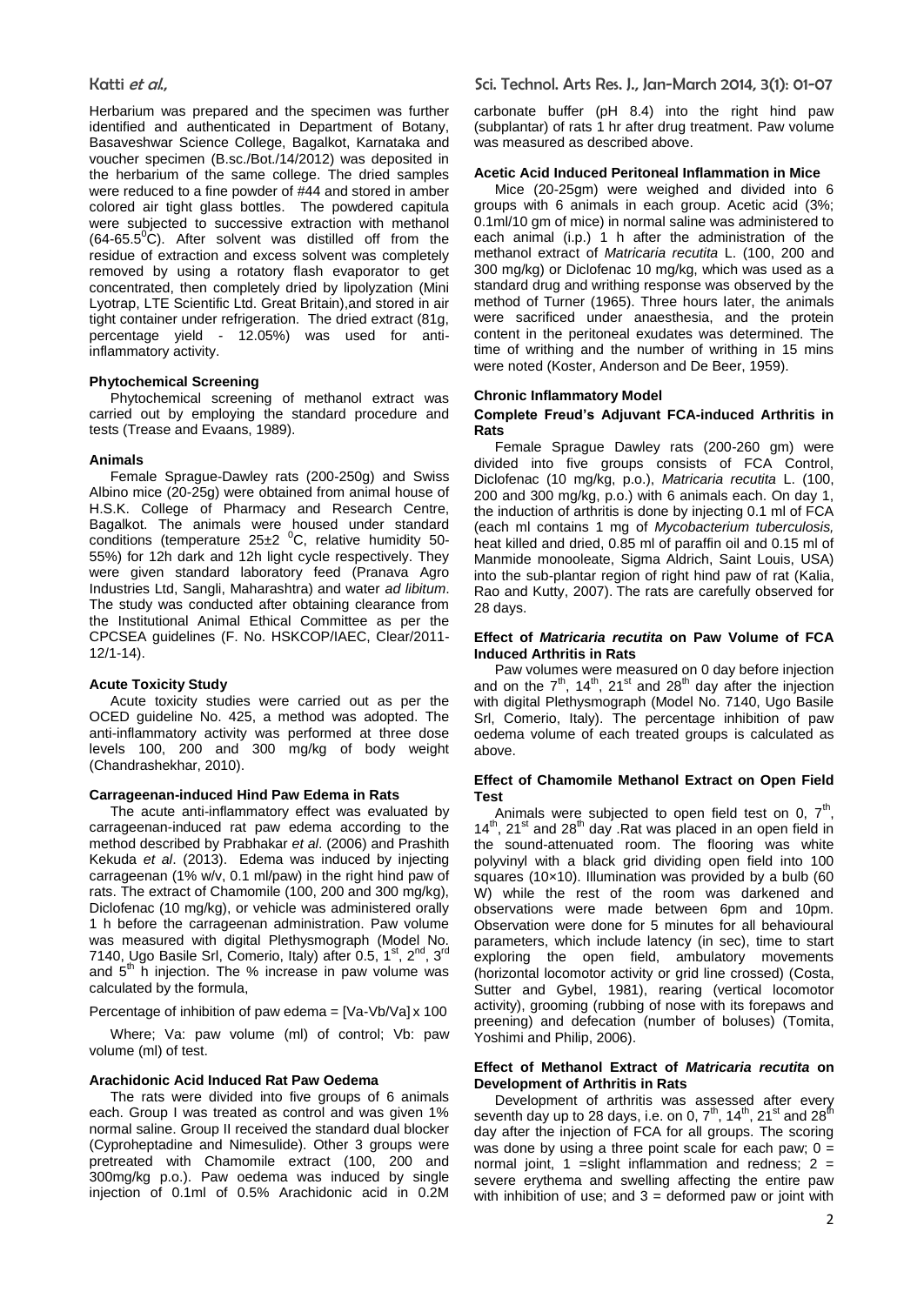ankylosis, joint rigidity, and loss of function (Franchis, Hilda and Ethel, 2004).

#### **Effect of Methanol Extract of** *Matricaria recutita* **on Vascular Permeability**

The rats are anaesthetized with ketamine hydrochloride (i.p.) 45mg/kg body weight. Evan's blue (50 mg/kg of B.W.) was administered via the jugular vein into the anaesthetized rat. After 4 hr, the rats were sacrificed and their anterior and posterior synovial capsules and fat pad were dissected from each knee joint and paw. The amount of evans blue in the sample was estimated by extracting the dye. The knee joints capsule and paw joints are cut into smaller pieces and mixed with acetone in 1% NaSO4 in the ratio of 7:3. The test samples were shaken continuously for 24 h at room temperature. Then each sample preparation was centrifuged for 10 min at 2000 rpm and 2 ml of the supernatant was separated for measurement of absorbance at 620 nm using UVspectrophotometer (UV- 1601, Shimadzu Corporation, Kyoto, Japan. .The amount of dye retained in joint, by vascular permeability was calculated by using standard curve of different concentration of Evans blue. The percentage of vascular permeability or joint infiltration was calculated.

Percentage inhibition  $% = [1-Vt / (Vc)] \times 100$ 

where,  $Vt$  = mean evans blue joint infiltration of treated groups; Vc = mean evans blue joint infiltration of control group (Shore, Burkhalter and Cohn, 1959).

### **Effect of Methanol Extract of** *Matricaria recutita* **on Release of Histamine from Blood**

The Diclofenac at the dose of 10 mg/kg and methanol extract of *Matricaria recutita* L. at doses of 100, 200 and 300 mg/kg of B.W. were given to rats daily for 28 days prior to collection of blood. On  $28<sup>th</sup>$  day the rats were sacrificed and then blood was collected by cardiac puncture and these blood samples are mixed with 6 mg of ammonium oxalate and residual histamine in cells was released by disrupting the cells with perchloric acid and centrifugation at 400 x g for 5 min at  $4^{\circ}$  C. the histamine content was determined by *o*-phthalaldehyde spectrofluorimetric method (Cai *et al*., 2006).

**Radiological Analysis** day were anaesthetized and radiographs of the adjuvant-injected hind paws were taken using x-ray (Model no DX-300., Pune, India). The film focus distance was 75 cm and the machine was

operated at 46 kV peak, 4 mA and exposure time was 0.8 sec. The radiological alterations were recorded for severity (Crunkhon and Meacock, 1971).

#### **Assessment of Morphological Changes**

The rats were anaesthetized and exsanguinated and their knee joints are dissected, freed from muscles and fixed in 10% formalin. The joints are decalcified, embedded in wax, sectioned and stained with haematoxylin and eosin. Histological analysis was carried out by a single observer, focusing on polymorpho-nuclear cell infiltration, tissue proliferation and cartilage erosions. The severity of the lesions was given scores:  $0 = no$ change,  $1 =$  mild change,  $2 =$  moderate change and  $4 =$ marked change (Shore, Burkhalter and Cohn, 1959).

#### **Statistical Analysis**

All the data are presented as mean±S.E.M. The significance of difference in means between control and treated animals for different parameters was determined by using one way analysis of variance (ANOVA) followed by multiple comparisons Dunnett's test. A value of *P<* 0.05 was considered statistically significant.

#### **RESULTS**

#### **Phytochemical Screening**

Preliminary phytochemical screening showed the presence of flavonoids, saponins, tannins and volatile oils in methanol extract.

# **Carrageenan-induced Hind Paw Edema in Rats**

The extract and Diclofenac inhibited carrageenaninduced paw edema by 44.78%, 67.35% and 54.70% at the dose of 100, 200 and 300 mg/kg and 56.23% respectively, in the late phase at  $5<sup>th</sup>$  hr after induction. Chamomile extract exhibited significant anti-inflammatory activity (Table 1).

#### **Arachidonic Acid Induced Rat Paw Edema**

*Matricaria recutita* (100, 200 and 300 mg/kg) and dual blocker (Nimesulide and Cyproheptadine) were found to inhibit arachidonic acid induced paw edema significantly) (*P<*0.05-<0.001) as compared to control (Table 1).

#### **Acetic Acid Induced Peritoneal Inflammation in Mice**

In acetic acid induced writhing in mice, the methanol extract (100, 200 and 300 mg/kg) and Diclofenac decreased protein content as compared to control treated group (Table 2).

**Table 1:** Effect of *Matricaria recutita* on carrageenan induced paw edema and acetic acid induced peritoneal inflammation.

| <b>Groups</b>       |                                 | Carrageenan induced paw edema   | Acetic acid induced<br>inflammation |                                  |                                  |                      |                          |
|---------------------|---------------------------------|---------------------------------|-------------------------------------|----------------------------------|----------------------------------|----------------------|--------------------------|
|                     | $\frac{1}{2}$ hr                | $1st$ hr                        | $2^{nd}$ hr                         | $3^{\text{rd}}$ hr               | $5th$ hr                         | No. of<br>writhing   | Total protein<br>(mg/ml) |
| Normal              | ---                             | ---                             | ---                                 | $- - -$                          | ---                              | $0.00 + 0.00$        | $14.31 \pm 0.90$         |
| Control             | $0.361 \pm 0.03$                | $0.426 \pm 0.03$                | $0.488 + 0.04$                      | $0.526 \pm 0.05$                 | $0.585 \pm 0.06$                 | $44.83 \pm 2.48$     | $34.89 \pm 2.01^a$       |
| M.R.<br>$100$ mg/kg | $0.155 \pm 0.05$ **<br>(57.06%) | $0.251 \pm 0.02$ **<br>(41.07%) | $0.333+0.03$<br>(37.76%)            | $0.393 \pm 0.02$<br>(25.28%)     | $0.323 \pm 0.02$ ***<br>(44.78%) | $33.50 \pm 3.67$ *   | 20.79±0.84***            |
| M.R.<br>200mg/kg    | $0.146 \pm 0.03$ **<br>(59.5%)  | $0.230\pm0.02**$<br>$(46.0\%)$  | $0.490+0.05$<br>$(0.0\%)$           | $0.381 \pm 0.05$<br>(27.56%)     | $0.191 \pm 0.04$ ***<br>(67.35%) | $32.83 \pm 2.94*$    | $17.54 \pm 1.14$ ***     |
| M.R<br>300mg/kg     | $0.151 \pm 0.03$ **<br>(58.17%) | $0.245 \pm 0.05$ **<br>(42.48%) | $0.273 \pm 0.05$ *<br>(44.05%)      | $0.238 \pm 0.03$ ***<br>(54.75%) | $0.265 \pm 0.03$ ***<br>(54.70%) | $20.33 \pm 2.44$ *** | 17.80±0.63***            |

All the values are expressed as mean ± SEM, n=6, **\****P<*0.05, **\*\****P<*0.01, **\*\*\****P<*0.001 as compared to control group. One way Analysis of Variance (ANOVA) followed by multiple comparisons Dunnett's multiple comparison test.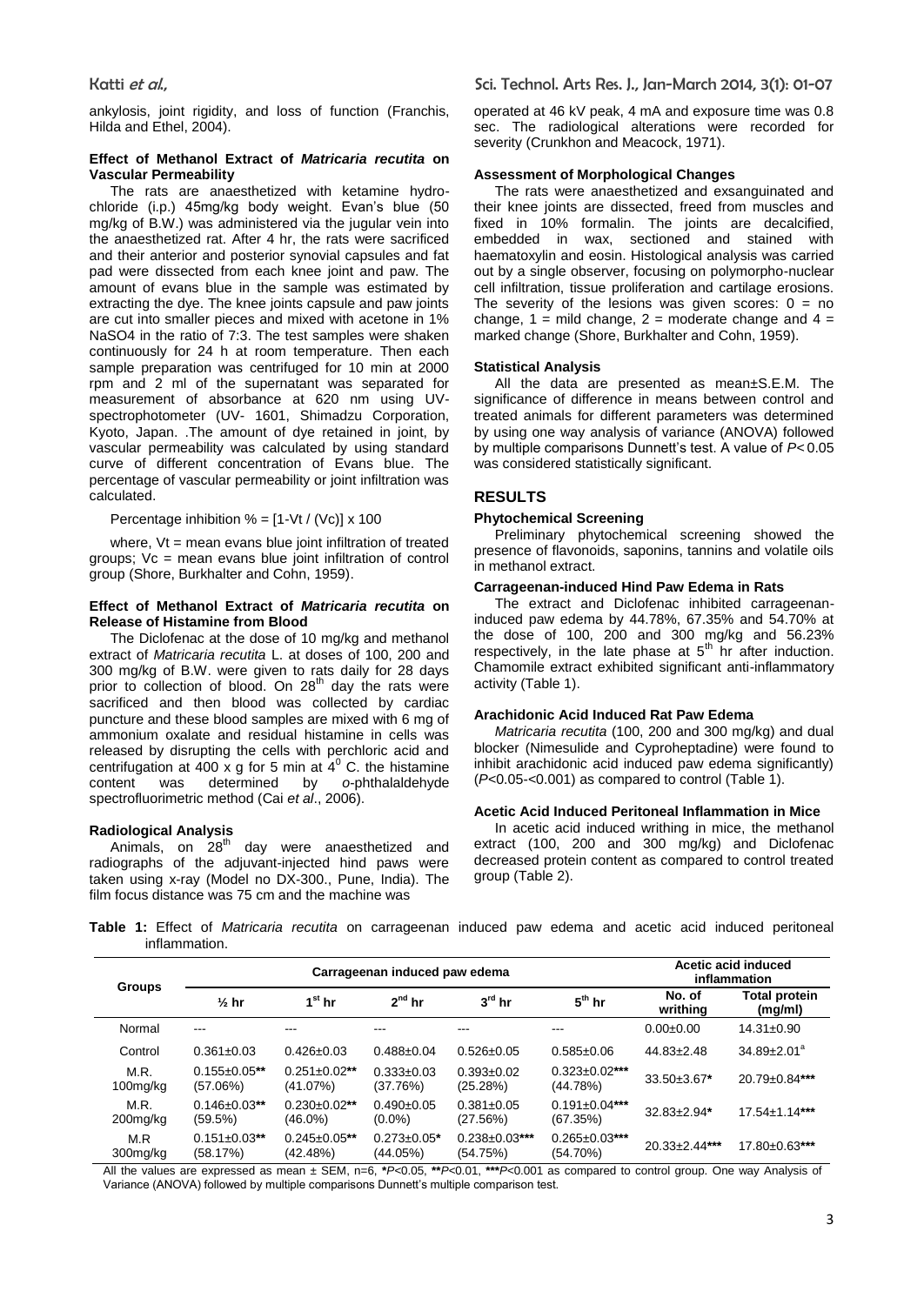**Table 2:** Effect of *Matricaria recutita* methanol extract on arachidonic acid induced paw edema in rats.

|                                 | Paw volume in ml (percentage of Edema inhibition) |                      |                      |                      |  |  |
|---------------------------------|---------------------------------------------------|----------------------|----------------------|----------------------|--|--|
| <b>Groups</b>                   | $1^{\rm st}$ hr                                   | $2^{nd}$ hr          | $3^{\text{rd}}$ hr   | $5^{\text{th}}$ hr   |  |  |
| Control                         | $0.921 \pm 0.02$                                  | $1.093 \pm 0.06$     | $1.128 \pm 0.04$     | $0.928 \pm 0.03$     |  |  |
| Dual blocker                    | $0.745 \pm 0.02$ ***                              | $0.583 \pm 0.04$ *** | $0.527 \pm 0.03$ *** | $0.512 \pm 0.03$ *** |  |  |
| (Nimesulide and Cyproheptadine) | (19.11)                                           | (46.66)              | (52.83)              | (44.82)              |  |  |
| M.R. 100 mg/kg                  | $0.851 \pm 0.02$                                  | $0.718 \pm 0.05$ *** | $0.796 \pm 0.05$ *** | $0.666 \pm 0.06**$   |  |  |
|                                 | (7.60)                                            | (37.49)              | (29.43)              | (28.23)              |  |  |
| M.R. 200 mg/kg                  | $0.775 \pm 0.04*$                                 | $0.683 \pm 0.03$ *** | $0.588 \pm 0.01***$  | $0.533 \pm 0.01$ *** |  |  |
|                                 | (15.85%)                                          | (37.51)              | (47.87)              | (42.56)              |  |  |
| M.R. 300 mg/kg                  | $0.732 \pm 0.01$ *                                | $0.631 \pm 0.02$ *** | $0.530 \pm 0.03$ *** | $0.509 \pm 0.07$ *** |  |  |
|                                 | (20.52)                                           | (42.26)              | (53.01)              | (45.15)              |  |  |

All values are expressed as mean ± SEM, n=6, One way Analysis of Variance (ANOVA) followed by multiple Comparisons Dunnett's test, ns = non-significant, \**P<*0.05, \*\**P<*0.01, \*\*\**P<*0.001 ascompared to control group.

### **FCA-induced Arthritis in Rats**

Chamomile methanol extract showed potential antiarthritic activity. Extracts 100, 200, 300 mg/kg and Diclofenac (10 mg/kg) showed significantinhibition *(P<*0.001) of edema by 43.73%, 48.42%, 57.07% and  $80.75\%$  respectively on  $28<sup>th</sup>$  day as compared to control group (Table 3).

#### **Open Field Test**

In open field behavior model, FCA induced control group showed development of erythema, swelling, redness and pain in the right paw (FCA injected) of rats of control group and as a result of this, animals showed reduction in horizontal and vertical locomotor activity and increase in grooming behavior as compared to normal group. In contrast, the Diclofenac (10 mg/kg) and methanol extract of chamomile showed increased ambulatory movement (*P<*0.05-*P<*0.001), rearing (*P<*0.05-*P<*0.001) and reduced grooming (*P<*0.05- *P*<0.001) behavior on 28<sup>th</sup> day of treatment as compared to control group (Data is not shown in Table).

#### **Development of Arthritis**

In development of arthritis (DOA) scoring, the control group showed redness, deformities, swelling and erythema at the paw joints of animals. But, Diclofenac (10 mg/kg) and extract of chamomile 100, 200 and 300 mg/kg treated animals showed significant *(P<*0.001) reduction of inflammation 76.49%, 83.33%, 83.33% and 64.70% respectively as compared to control group (Table 3).

**Table 3:** Effect of Methanol extract of *Matricaria recutita* on FCA induced paw edema.

| <b>Groups</b>         | Paw volume in ml<br>(% of edema inhibition) |                      |                      |                      | Development of arthritis<br>(% inhibition of development of arthritis) |                      |                      |                      |
|-----------------------|---------------------------------------------|----------------------|----------------------|----------------------|------------------------------------------------------------------------|----------------------|----------------------|----------------------|
|                       | $7th$ day                                   | $14th$ dav           | $21st$ day           | $28th$ day           | $7th$ dav                                                              | 14 <sup>th</sup> dav | $21st$ day           | 28 <sup>th</sup> Day |
| Control               | $1.117 + 0.11$                              | $1.083 + 0.13$       | $1.148 + 0.01$       | $1.237 + 0.07$       | $1.333 + 0.21$                                                         | $1.500+0.22$         | $1.875 \pm 0.35$     | $2.833 \pm 0.16$     |
| <b>Diclofenac</b>     | $0.493 \pm 0.02$ ***                        | $0.465 \pm 0.04$ *** | $0.365 \pm 0.02$ *** | $0.238 + 0.02$ ***   | $1.000 + 0.00$                                                         | $1.000 \pm 0.00^*$   | $1.000 \pm 0.00$ **  | $0.666 \pm 0.21$ *** |
| $(10 \text{ mg/kg})$  | (55.86)                                     | (57.22)              | (68.20)              | (80.75)              | (24.98)                                                                | (33.33)              | (46.66)              | (76.49)              |
| M.R.                  | $0.895 \pm 0.07$                            | $0.645 \pm 0.08$ **  | $0.646 \pm 0.04$ *** | $0.696 \pm 0.04$ *** | $1.167 + 1.16$                                                         | $1.167 + 0.16$       | $1.000 \pm 0.00$ *** | $0.833 \pm 0.32$ *** |
| $(100 \text{ gm/kg})$ | (20.32)                                     | (40.27)              | (57.62)              | (43.73)              | (12.45)                                                                | (22.22)              | (56.26)              | (76.49)              |
| M.R.                  | $0.871 \pm 0.06$                            | $0.731 \pm 0.03$ *   | $0.793 \pm 0.07$ *** | $0.638 \pm 0.03$ *** | $1.000 \pm 0.00$                                                       | $1.00 \pm 0.00^*$    | $1.000 \pm 0.00$ *** | $0.833 \pm 0.25$ *** |
| $(200 \text{ mg/kg})$ | (22.02)                                     | (32.31)              | (30.92)              | (48.42)              | (24.98)                                                                | (33.33)              | (52.00)              | (70.59)              |
| M.R.                  | $0.850\pm0.04*$                             | $0.600 \pm 0.0$ **   | $0.600 \pm 0.03$ *** | $0.531 \pm 0.02$ *** | $1.000 + 0.00$                                                         | $1.000 \pm 0.00^*$   | $1.000 \pm 0.00$ *** | $1.000 \pm 0.00$ *** |
| (300 mg/kg)           | (23.29)                                     | (44.44)              | (47.73)              | (57.07)              | (24.98)                                                                | (33.33)              | (47.73)              | (64.70)              |

All values are expressed as mean ± SEM, n=6, **\****P<*0.05, **\*\****P<*0.01 **\*\*\****P<*0.001 as compared to control group. One way Analysis of Variance (ANOVA) followed by Dunnett's multiple comparison test.

#### **Effect on Vascular Permeability**

In vascular permeability test, the Diclofenac (10 mg/kg), chamomile extract 100, 200 and 300 mg/kg treated groups showed significant *(P<*0.001) inhibition of joint infiltration of Evans blue dye in the rat paw joints as compared to the control group (Table 4).

#### **Effect on Histamine Release in Blood**

In the histamine release in blood assay, the control group animals showed elevated histamine content in blood. In contrast, Diclofenac (10 mg/kg) and chamomile extract (100, 200 and 300 mg/kg) showed significant (*P<*0.05 to *P<*0.001) reduction of release of histamine into the blood (Table 4).

# **Effect on ESR**

In control group animals exhibited severe inflammation, by generation of acute phase reactants such as fibrinogens and immunoglobulins, which are increased in inflammation and leads RBC's to fall more rapidly and hence increased ESR's were observed. In contrast, Diclofenac (10 mg/kg) and methanol extract of Chamomile showed significant (*P<*0.001) decreased ESR's as compared to control group (Table 4).

#### **Radiographic and Histopathological Changes**

Significant changes have been observed after taking the radiographs. The smooth muscle swelling was decreased in the Diclofenac (10 mg/kg) and *Matricaria recutita* extract (100, 200 and 300 mg/kg) treated groups. Joint spaces as well as deformities were decreased in treated groups as compared to control. In case of histopathological assessment, the degree of presence of inflammatory cells, lymphocytes, plasma cells and polymorphonuclear cells have reduced in *Matricaria recutita* L. extract treated groups and the degree of cartilage erosion also reduced as compared to the control group (Figure 1).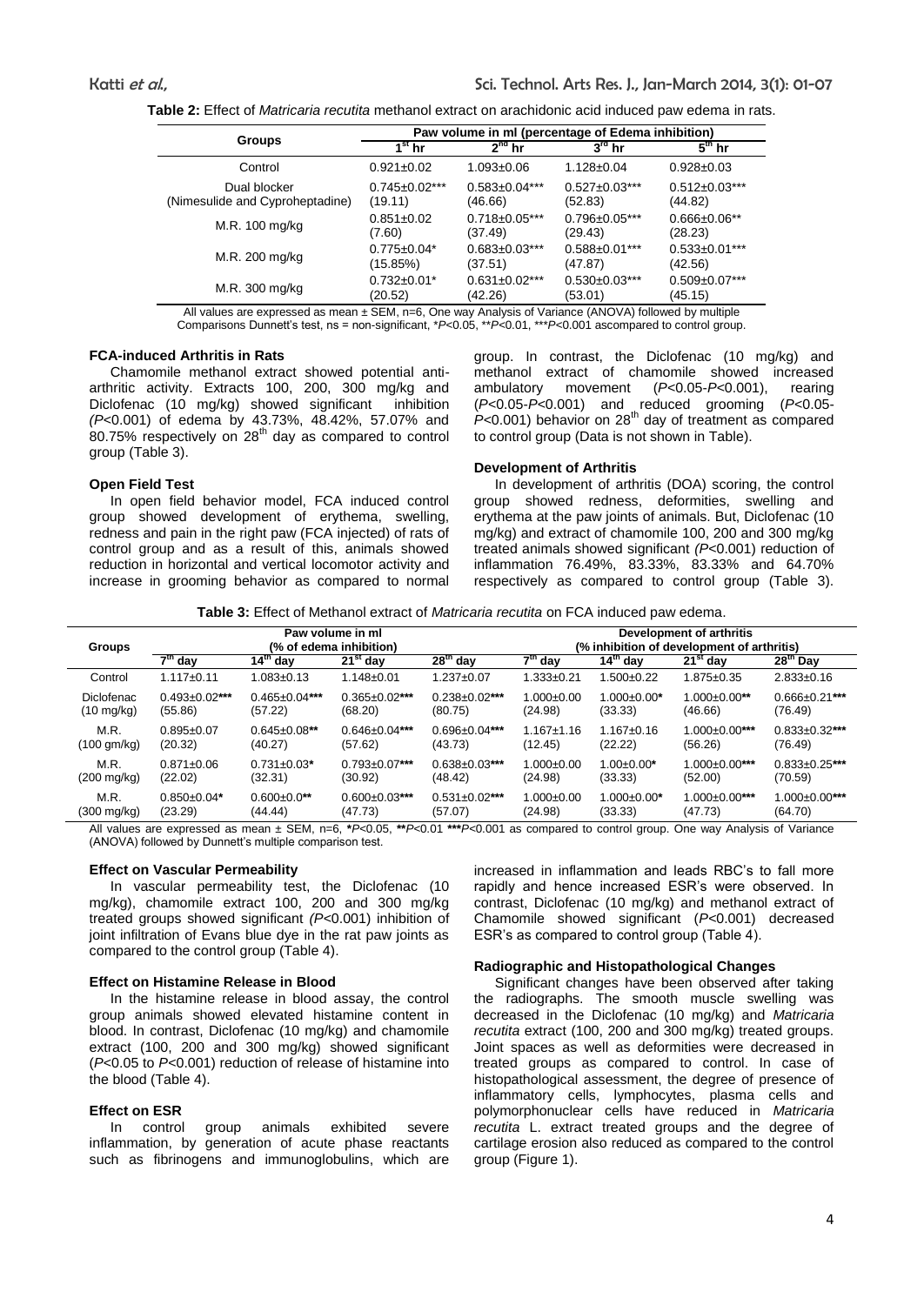



**Figure 1:** The extent of rat paw pathological conditions was graded on a semi quantitative scale. Light microscopy 10x. Paw joint tissue was fixed in 10% formaldehyde and 5-μm paraffin sections were stained with hematoxylin and eosin. (a1 and a2) Grade 3: Destruction of cartilage and subchondral bone, disorganization of the joint space and replacement with mononuclear cells and fiber thickening, increased lymphocytes and plasma cells (control group); (b1, b2, e1 and e2) Grade 1: mild Proliferation and infiltration of mononuclear cells, mild subchondral bone erosion and superficial cartilage damage, Diclofenac (10 mg/kg) and M.R. (300 mg/kg); (c1, c2, d1 and d2) Grade 2: moderate pannus formation with superficial cartilage erosion M.R. (100 and 200 mg/kg).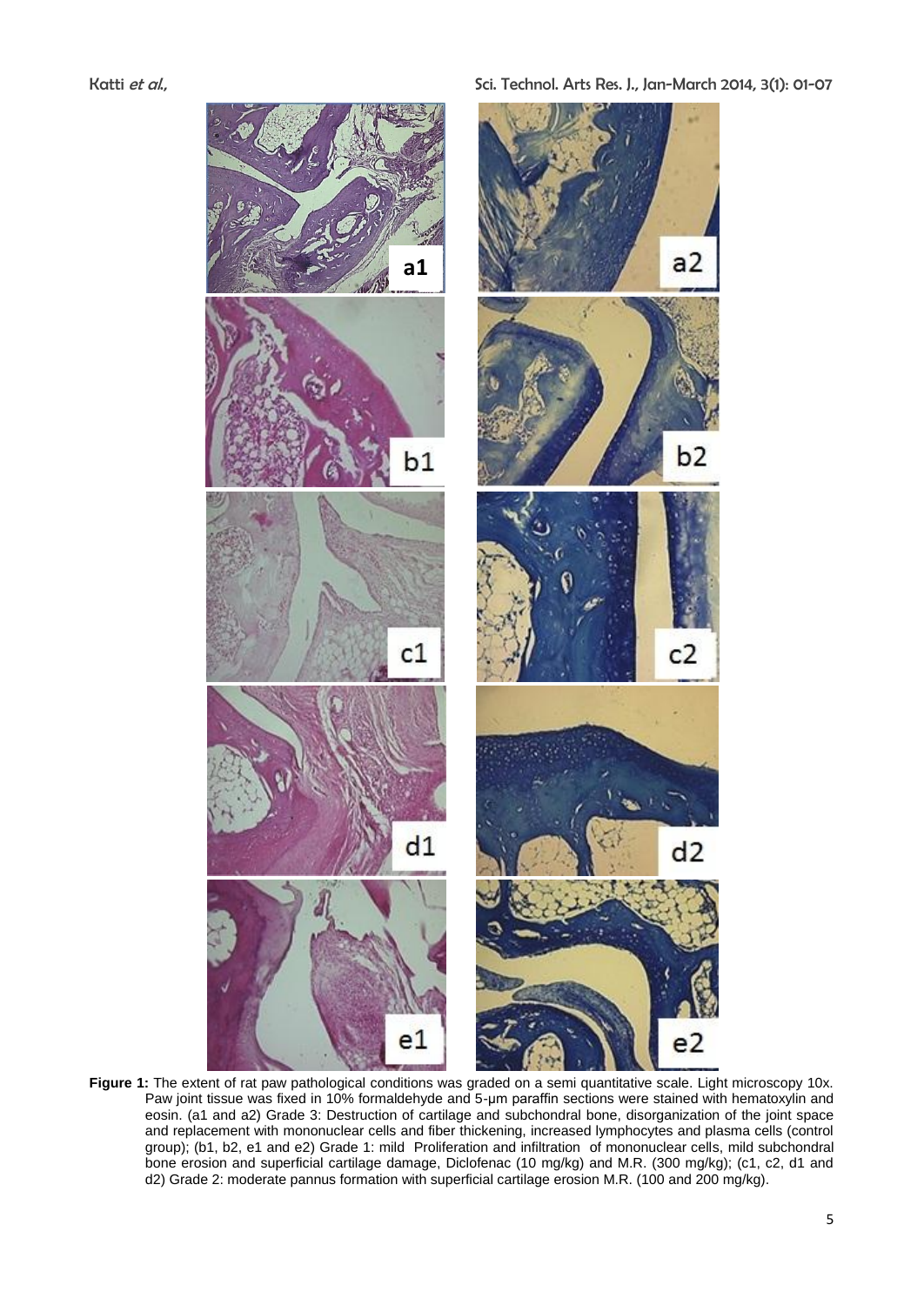|  | <b>Table 4:</b> Effect of <i>Matricaria recutita</i> on FCA induced Evans blue joint infiltration, histamine release and ESR. |
|--|-------------------------------------------------------------------------------------------------------------------------------|
|--|-------------------------------------------------------------------------------------------------------------------------------|

| Treatment<br><b>Groups</b> | Concentration<br>of Evans blue<br>(mg/ml) | Percentage of<br>inhibition of<br>joint infiltration | <b>Concentration of</b><br>histamine<br>$(\mu g/ml)$ | Percentage of<br>inhibition of<br>histamine release | <b>ESR</b>           |
|----------------------------|-------------------------------------------|------------------------------------------------------|------------------------------------------------------|-----------------------------------------------------|----------------------|
| Control                    | $5.33 \pm 0.70$                           | ---                                                  | $0.184 \pm 0.016$                                    | $- - -$                                             | $10.00 \pm 0.447$    |
| Diclofenac (10mg/kg)       | $2.18 \pm 0.12***$                        | 59.06                                                | $0.041 \pm 0.006$ ***                                | 77.47                                               | $4.33 \pm 0.421$ *** |
| M.R. 100mg/kg              | $1.91 \pm 0.10***$                        | 64.12                                                | $0.108 \pm 0.003$ ***                                | 41.20                                               | $2.66 \pm 0.333$ *** |
| M.R. 200mg/kg              | $2.42 \pm 0.2$ ***                        | 54.49                                                | $0.105 \pm 0.003$ ***                                | 42.99                                               | $3.00 \pm 0.258$ *** |
| M.R. 300mg/kg              | $1.89 \pm 0.22$ ***                       | 64.50                                                | $0.061 \pm 0.003$ ***                                | 66.55                                               | 1.833±0.307***       |

All values are expressed as mean ± SEM, n=6, **\*\*\****P<*0.001, as compared to control group One way Analysis of Variance (ANOVA) followed by Dunnett's Multiple Comparison Test.

# **DISCUSSION**

In the present study, the methanol extract of *Matricaria recutita* showed significant anti-inflammatory activity against acute carrageenan, archidonic induced rat paw edema and writhing acetic acid induced peritoneal inflammation and FCA induced chronic inflammation rats. The extract significantly reduced paw edema in carrageenan induced inflammatory model. The reduction of paw edema occurs at 3<sup>rd</sup> and 5<sup>th</sup> hr of the induction, this indicates early and late phase of pro-inflammation agents inhibition (Crunkhon and Meacock, 1971). The methanol extract of *Matricaria recutita* showed significant reduced writhing response and total protein content against acetic acid induced peritoneal inflammation in mice. An inflammatory activity also includes the increase in the vascular permeability, which causes increased exudation of plasma proteins with migration of leucocytes but, in our experiment we observed a significant inhibition in the peritoneal exudation of plasma proteins after treatment with chamomile extract.

The FCA induced arthritis in rats has been very common and widely used method for a chronic model of inflammation. In this model, we observe chronic and immediate pain behaviours such as reduced locomotion, more scratching and itching. Paw swelling is the major factor to assess the degree of inflammation and to investigate the efficacy of the test drugs. The increased release of inflammatory mediators such as histamine in the blood also shows the inflammatory condition. In contrast to inflammation, in our study the methanol extract of *Matricaria recutita* was found showing significant antiinflammatory activity. Increase in locomotion and reduction in grooming and paw volume on  $28<sup>th</sup>$  day of injection of FCA was observed as compared to control. The release of histamine content in blood also reduced significantly.

FCA induced arthritis is thought to occur by cell mediated auto immunity by effect of mycobacterium on cartilage proteoglycans in rats (Van Eden *et al*., 1985). MR also reduced the arthritic scores along with paw swelling which shows immunosuppressive effects. WBC increases in arthritic conditions (Maria *et al*., 1983) and WBC were reduced by MR extract. Depletion in Hb content in arthritis results from reduced response of the bone marrow erythropoietin and also due to premature destruction of red blood cells. Erythrocyte sedimentation rate (ESR) is influenced by an increase in the plasma concentration in response to inflammation (Van Eden *et al*., 1985) and so, the platelet count gets elevated too. *Matricaria recutita* treatment showed significant reduction in ESR and platelets but did not show elevated effect on Hb and RBC. Radiographic observations showed that by treating with *Matricaria recutita*, there is inhibition of joint related alterations in rat paws. Chamomile treated animals were showed that reduced the inflammatory cells such as lymphocytes, plasma cells and polymorphonuclear cells and cartilage erosion as compared to control group animals in histopathological studies.

# **CONCLUSION**

The present study indicated that methanol extract of *Matricaria recutita* potentially possess the antiinflammatory and anti-arthritic activity. *Matricaria recutita* showed significant anti-inflammatory activity against acute carrageenan, archidonic induced rat paw edema and writhing acetic acid induced peritoneal inflammation and FCA induced chronic inflammation rats. The extract significantly reduced paw edema in carrageenan induced inflammatory model. Further research required to study the exact mechanism of action of *Matricaria recutita* at molecular level.

### **ACKNOWLEDGEMENTS**

This work is supported under grant from Vision Group of Science and Technology, Department of Science and Technology, Bangalore, Karnataka (Grant No: VGST-113/2011-12). The authors thank to Principal, H.S.K College of Pharmacy, Bagalkot, Karnataka, India, for providing necessary facilities during this research work.

# **REFERENCES**

- Bogdan, C. (2001). Nitric oxide and the immune response. *Nature Immunology* 2(10): 907-916.
- Buch, M., Emery, P. (2002). The etiology and pathogenesis of rheumatoid arthritis. *Hospital Pharmacy Journal* 9: 5- 10.
- Cai, X., Wong, Y.F., Zhou, H., Xie, Y., Jiang, Z.H., Bian, Z.X., Xu, H.X., Liu, L. (2006). The comparative study of Sprague-Dawley and Lewis rats in adjuvant induced arthritis. *Naunyn-Schmiedeberg's Archives of Pharmacology* 373(2): 140-47.
- Chandrashekhar, V.M., Ranapariya, V.L., Ganapaty, S., Parashar, A., Muchandi, A.A. (2010). Neuroprotective activity of *Matricaria recutita* L against global model ischemia in rats. *Journal of Ethanopharmacology* 127(3): 645-51.
- Corley, D.A., Kerhikowske, K., Verma, R., Baffler, D. (2003). Protective association of aspirin/NSAIDs and esophageal cancer. A systemic review and meta analysis. *Gastroenterology* 124(1):47-56.
- Costa, M.D., Sutter, P.D., Gybel, J. (1981). Adjuvant induced arthritis in rats: A possible animal model of chronic pain. *Pain* 10(2):173-85.